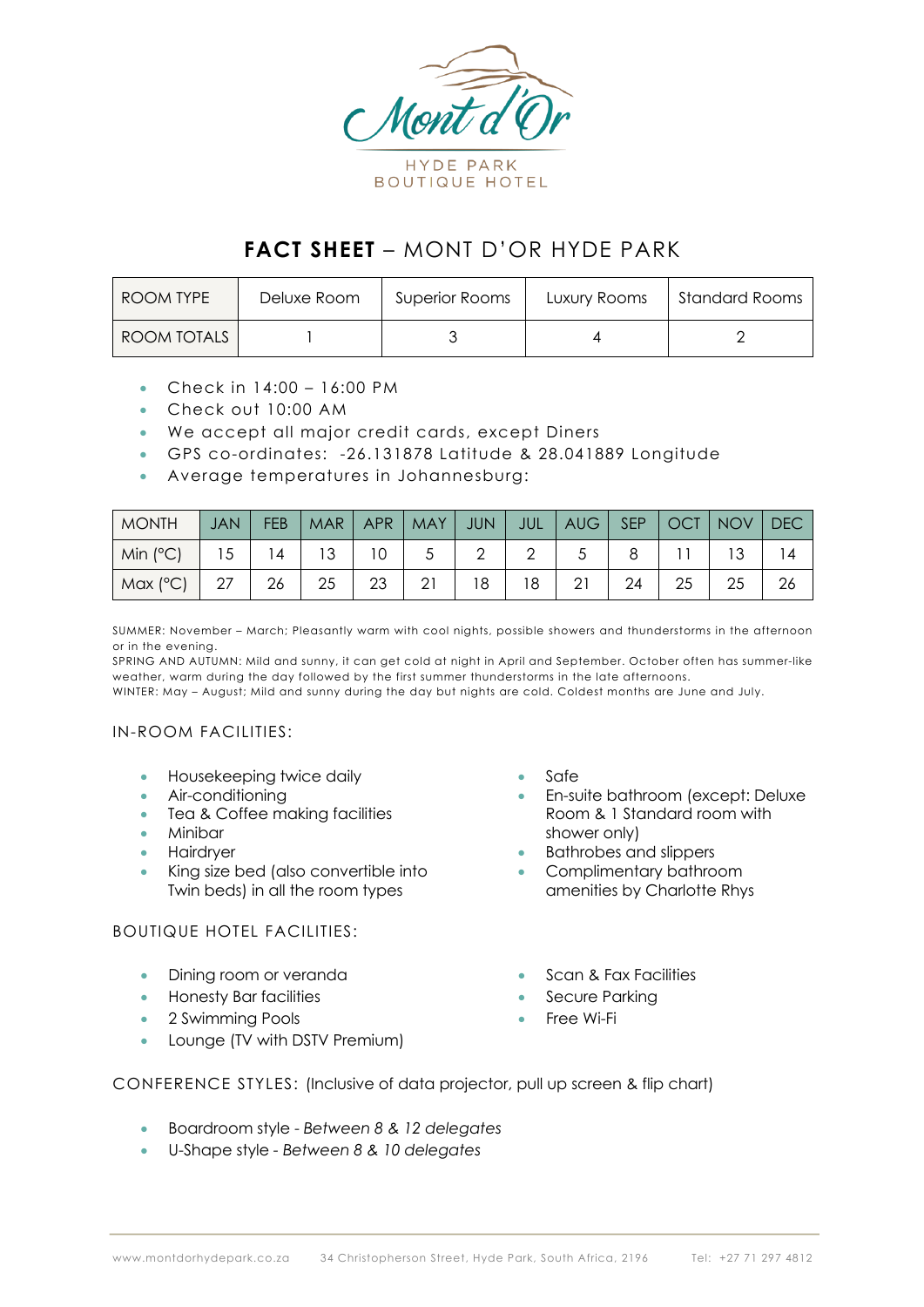#### DIRECTIONS TO MONT D'OR HYDE PARK

- 45 minutes from Pretoria Central | 4 hours from Bloemfontein | 40 minutes from O.R Tambo International Airport
- TRAVEL BY AIR

The closest airport to Hyde Park is O.R Tambo Airport which is 24km away, or Lanseria International Airport which is 30km away.



## DIRECTIONS FROM PRETORIA CENTRAL:

- Follow Pretoria Main Rd/R101
- Take exit 22 for M30/Corlett Drive
- Turn right onto Rudd Rd
- Turn left onto Chaplin Rd (Go through 1 roundabout)
- Turn right onto Melville Rd
- Turn left onto 3rd Rd
- Continue for 1,2 km Hyde Park will be on your left